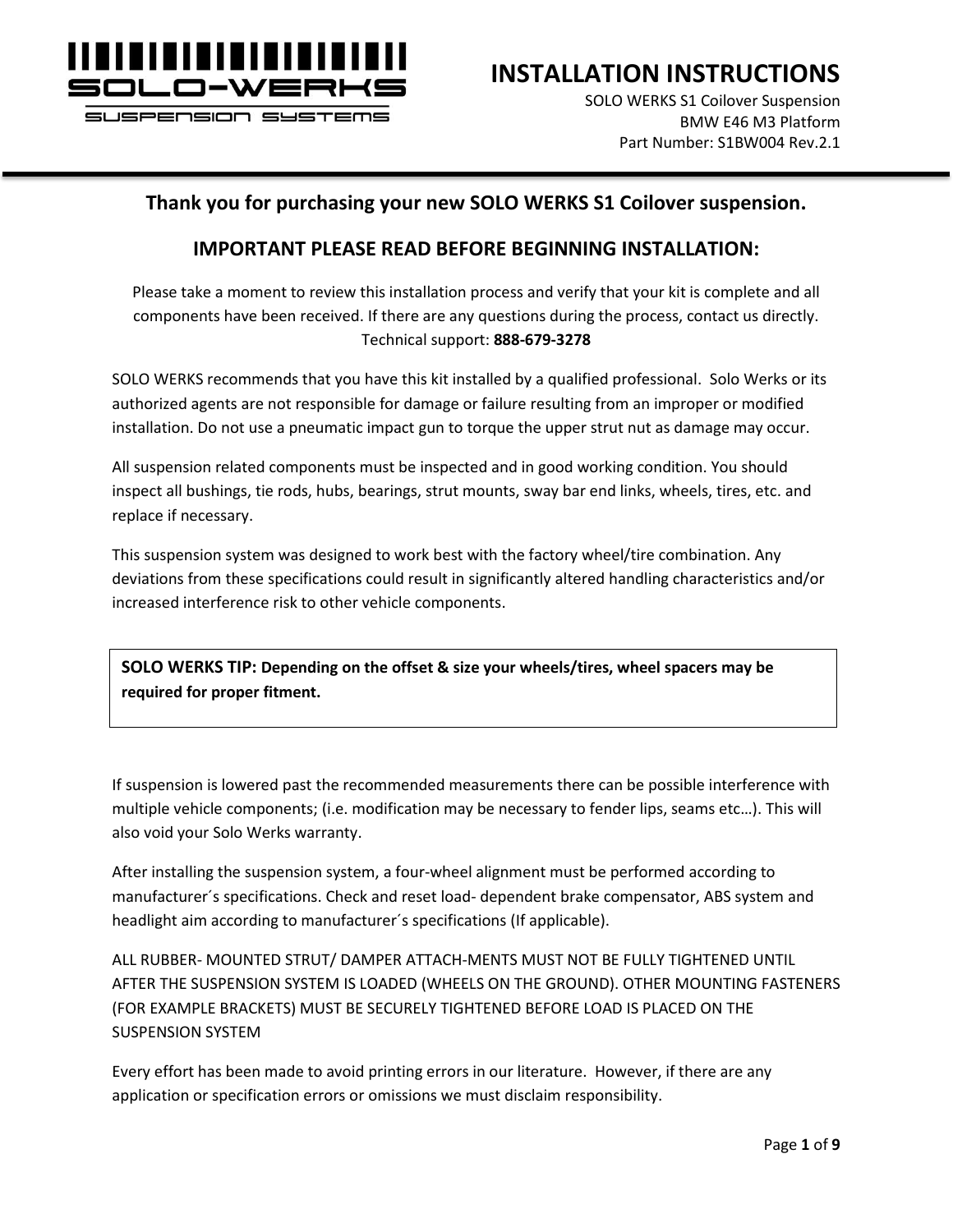

SOLO WERKS S1 Coilover Suspension BMW E46 M3 Platform Part Number: S1BW004 Rev.2.1

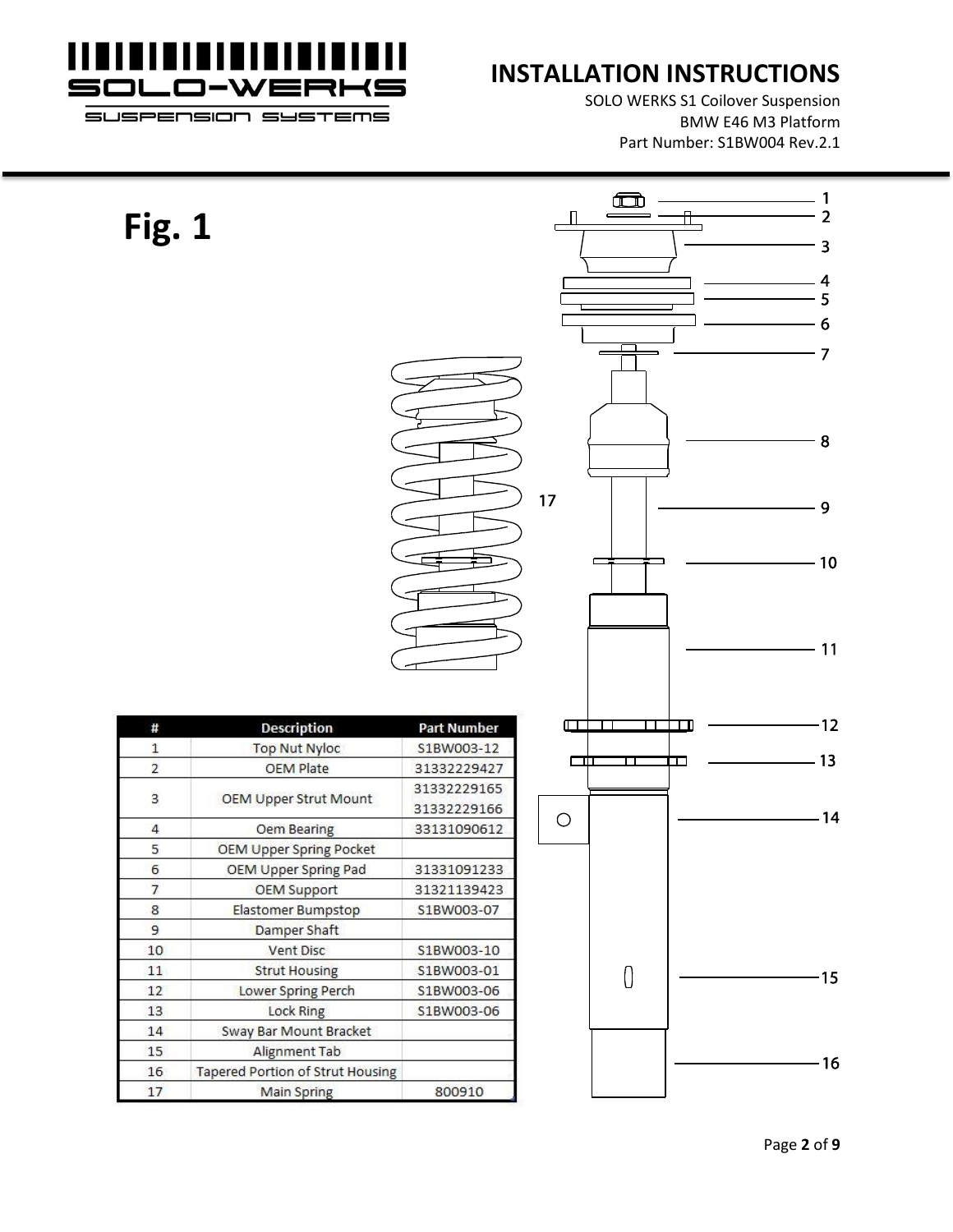

SOLO WERKS S1 Coilover Suspension BMW E46 M3 Platform Part Number: S1BW004 Rev.2.1

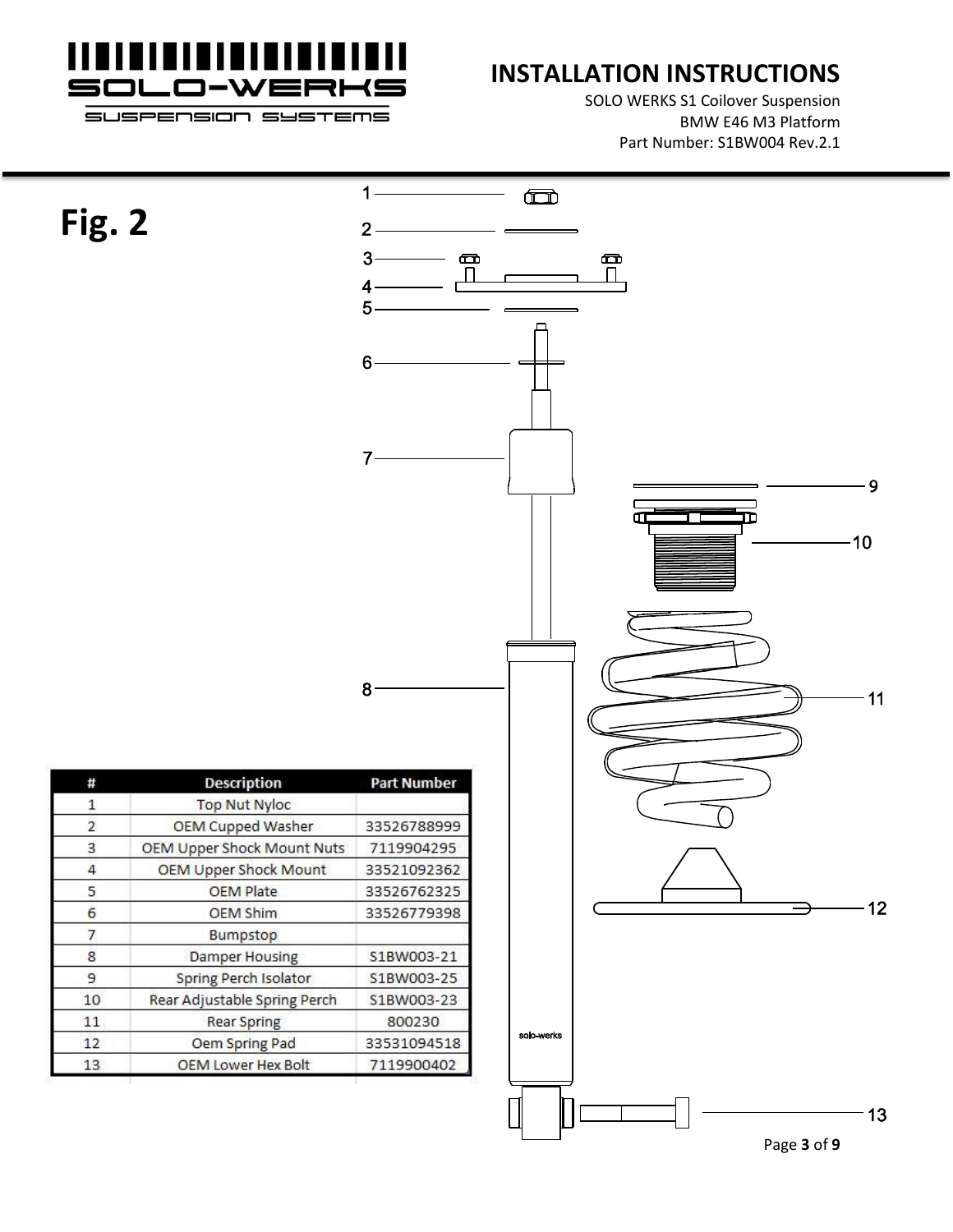

#### SUSPENSION SYSTEMS

### **INSTALLATION INSTRUCTIONS**

SOLO WERKS S1 Coilover Suspension BMW E46 M3 Platform Part Number: S1BW004 Rev.2.1

#### **Original Suspension Removal**

#### **Front**

- 1. Support Lower Control Arm/Spindle
- 2. Remove any lines from original suspension strut mounts
- 3. Remove sway bar end link from strut housing and sway bar (Fig. 1 #13)
- 4. Remove Lower spindle Bolt from spindle
- 5. Using Strut Spreader Tool, spread spindle mount
- 6. Lower the control arm to separate strut from spindle. (Fig.1 #15)
	- a. Ensure that the lower control arm is still supported
	- b. This may require work to separate as corrosion may limit movement
	- c. Using rubber mallet tap the cast spindle to free strut from spindle
- 7. Support strut from inside wheel well
- 8. Remove three (3) upper strut mount nuts (Fig.1 #3)
- 9. Remove strut assembly
- 10. Leave the Strut Spreader in place

*SOLO WERKS TIP:* **As the strut mounts are a consumable/wear item and are a known fail point on this chassis. Solo Werks recommends using new replacement parts and leaving your original suspension as an assembly. These parts are available from your Solo Werks Dealer or your local BMW parts dealer.**

NOTE: If you are using your existing OEM upper strut mount (Fig. 1 #3) you must remove this from the strut assembly. This component is under extreme pressure from the front spring and must be removed using an appropriate spring compressor to relieve the pressure. Follow the directions given by the manufacturer of the Spring Compressor to safely remove the spring and disassemble the Strut Assembly.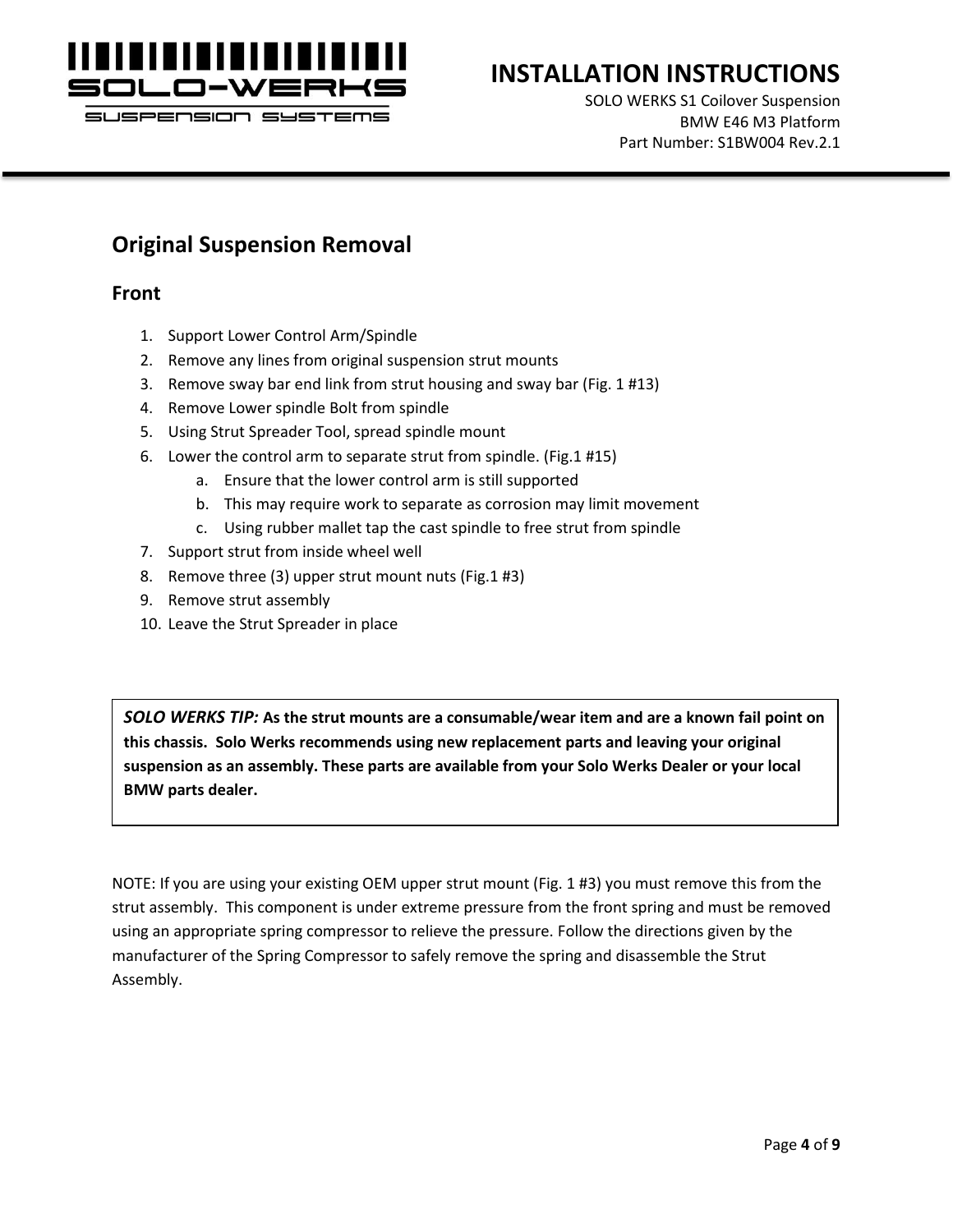

SOLO WERKS S1 Coilover Suspension BMW E46 M3 Platform Part Number: S1BW004 Rev.2.1

#### **Solo Werks Coilover Pre Assembly – Priming the Dampers**



**SOLO WERKS TIP:** *As the suspension is shipped and stored in a horizontal position, it is advisable to exercise or Prime the shock absorber before you install them to ensure that the internal contents are in the correct chambers. Therefore, we advise that before you assemble the front coilover shock absorber, take a moment to purge the shock absorber.* 

*To do this, one side at a time remove the following from one of the front Coilover Assemblies:*

- *Two Upper fasteners (lock nut and securing nut)*
- *Upper Spring Perch*
- *Main Spring*
- *Spring Isolator*
- *Helper Spring*

*You will then be left with the coilover strut with the bumpstop and vent disc on the shaft. Pull the bumpstop up to the top of the chrome shock shaft, just before the threaded portion.* 

*With the shock upright (as it would be installed in the vehicle) compress the shock shaft until the bump stop touches the shock housing, and then pull to extend the shock shaft back to full extension.*

 *Repeat 3-5 times. You will notice the shock forces getting progressively harder each time. Once they feel consistent each way, you are ready to install.*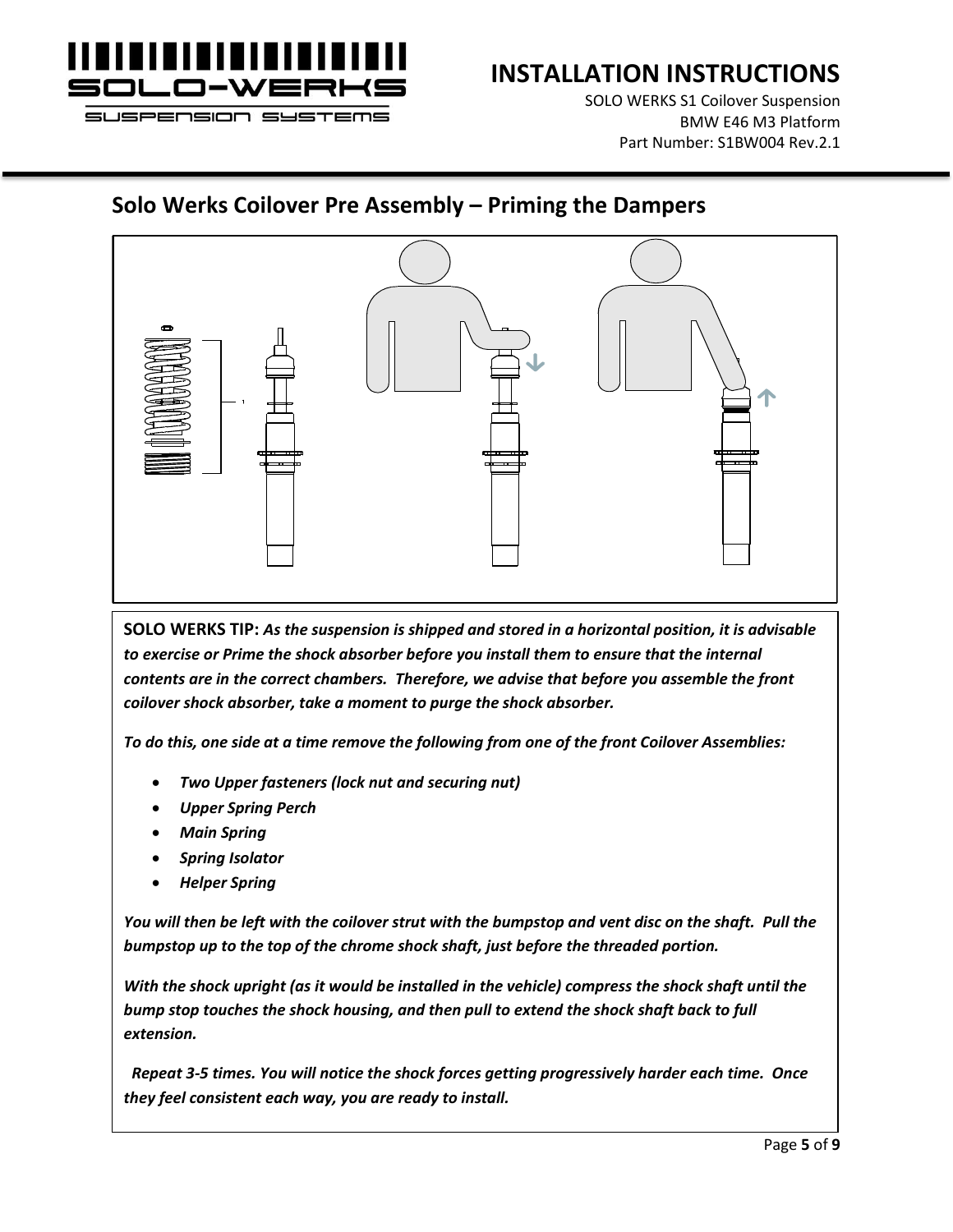

SOLO WERKS S1 Coilover Suspension BMW E46 M3 Platform Part Number: S1BW004 Rev.2.1

## **Solo Werks Coilover Assembly and Installation**

#### **Front**

1. Assemble the coilover assembly with the OEM Strut Mount using the provided hardware as in the diagram (Fig. 1)

NOTE: Use of an anti-corrosion spray such as the Boeshield T-9 on the threads & main perch/spring seat at this point can make the adjustment process much easier and will add an extra layer of protection. Boeshield T-9 is available from your Solo Werks dealer.

- 2. Insert strut assembly into vehicle
	- a. Hand tighten three (3) upper strut mount nuts

NOTE: Before proceeding with the next step, inspect the Spindle for debris (rust/dirt etc. as this can make installation difficult.

- 3. Connect strut housing to spindle:
	- a. Insert Strut into spindle making sure housing is completely seated within spindle. (Fig.1 #15)
	- b. Remove strut spreader tool and insert OEM hex bolt and nut, torque to spec.
- 4. Reattach any brake, ABS lines, etc. that were removed.
- 5. Repeat procedure on the other side of vehicle.
- 6. Once vehicle is placed back on the ground tighten three (3) upper strut mount nuts to proper torque specifications.
- 7. Adjust lower spring perch to desired vehicle height.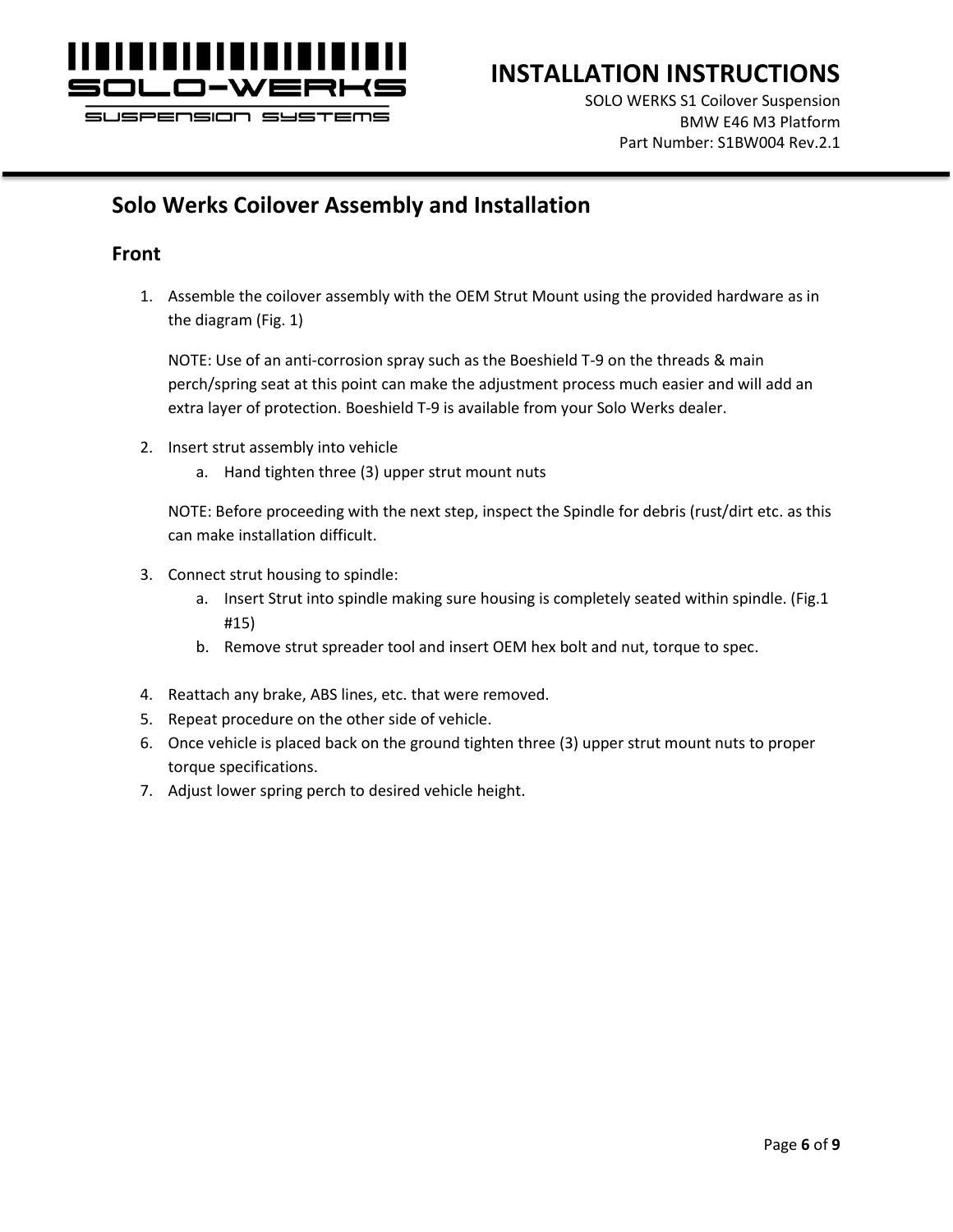

SOLO WERKS S1 Coilover Suspension BMW E46 M3 Platform Part Number: S1BW004 Rev.2.1

#### **Original Suspension Removal**

**Rear**

**SOLO WERKS TIP:** *The removal and installation of the rear is easiest if you are able to disconnect the rear anti sway bar end links from the lower control arms.*

- 1. While supporting lower control arm in the compressed position (loaded as if it is on the ground) using floor jack, jack stand or equivalent.
	- a. Remove lower shock bolt (Fig. 2 #16)
	- b. Slowly lower rear control arm on to remove the pressure on the rear springs
		- i. Additional force pushing down on the lower control arm may be necessary for removal of rear spring.
		- c. Remove rear springs
	- 2. Remove the two upper bolts from the upper shock mount on each side & remove rear shocks. (Fig. 2 #3)

**SOLO WERKS TIP:** *Access to upper shock mount nuts requires removal of trunk interior. Please refer to repair manual (i.e. Bentley Manual) for proper procedure.*

- 3. Remove factory upper mount and bumpstop/dust shield assembly from OEM shock. (Fig. 2 #7&8)
	- a. These will be reused with new Solo Werks rear shock.
	- b. Note orientation as they will be reinstalled in same fashion.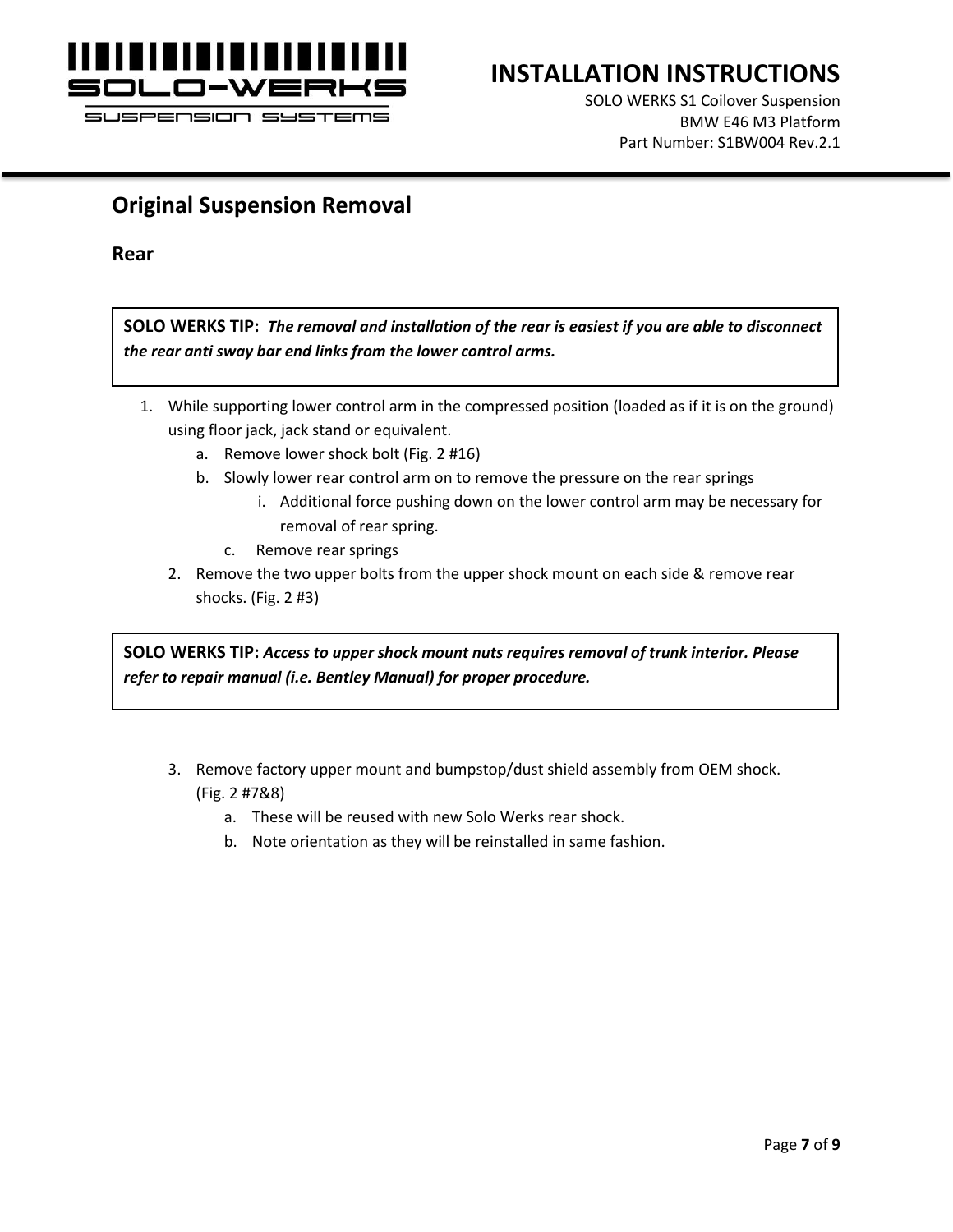

#### SUSPENSION SYSTEMS

#### **INSTALLATION INSTRUCTIONS**

SOLO WERKS S1 Coilover Suspension BMW E46 M3 Platform Part Number: S1BW004 Rev.2.1

#### **Solo Werks Coilover Assembly and Installation**

#### **Rear**

The Rear of this platform is a combination of a rear lowering spring & adjustable spring perch and specially matched shock absorber. The shock absorber does not need to be adjusted in any way to change the ride height.

**SOLO WORKS TIP:** *Just like the front struts, it is advisable to Prime the rear shocks as well. To purge the rear shocks: Refer to procedure on page 5.*

Rear Spring Assembly

- 1. Remove the lower factory spring pad from the control arm, and ensure that the area is clean and clear of any dirt or debris. – Note: This lower spring pad CAN BE reused to gain additional height on the rear Axle.
- 2. Remove the upper spring pad from the factory spring or from the upper spring locator on the body and ensure that that the area is clean and clear of any dirt or debris. This IS NOT reused.
- 3. With the adjustable perch on top of the spring, place the assembly into the lower control arm pocket & body spring locator. (Fig. 2 #11,12,13)
	- a. You may need to lower or raise the rear axle to keep the assembly in place.
	- b. Note: with the spring perch installed on top, this allows for easier access for adjustment once installed in vehicle.

**Solo Werks Tip:** *Make sure the supplied rubber spring perch isolator is installed in-between the chassis and the adjustable spring perch. (Fig. 2 #10*)

Rear Shock Absorbers Assembly:

- 1. Assemble new Solo Werks rear shock absorber using original upper shock mount and dust shield/bumpstop assembly (Fig. 2 #4,7&8)
- 2. Install shock into upper shock mount and hand tighten two (2) shock mount nuts. (Fig. 2 #3)
	- a. Once vehicle is placed back on the ground torque upper shock mount nuts to proper torques settings.
- 3. Compress lower control arm until lower shock mount bolt can be reinstalled. (fig.2 #16)
	- a. Torque lower shock bolt to proper torque settings.
- 4. Replace trunk interior to finalize installation.
- 5. Final check that all hardware is tight and torques properly.

**SOLO WERKS TIP:** *It is advisable that all attaching hardware be checked after approx. 200 miles to ensure it has retained appropriate OEM torque settings.*